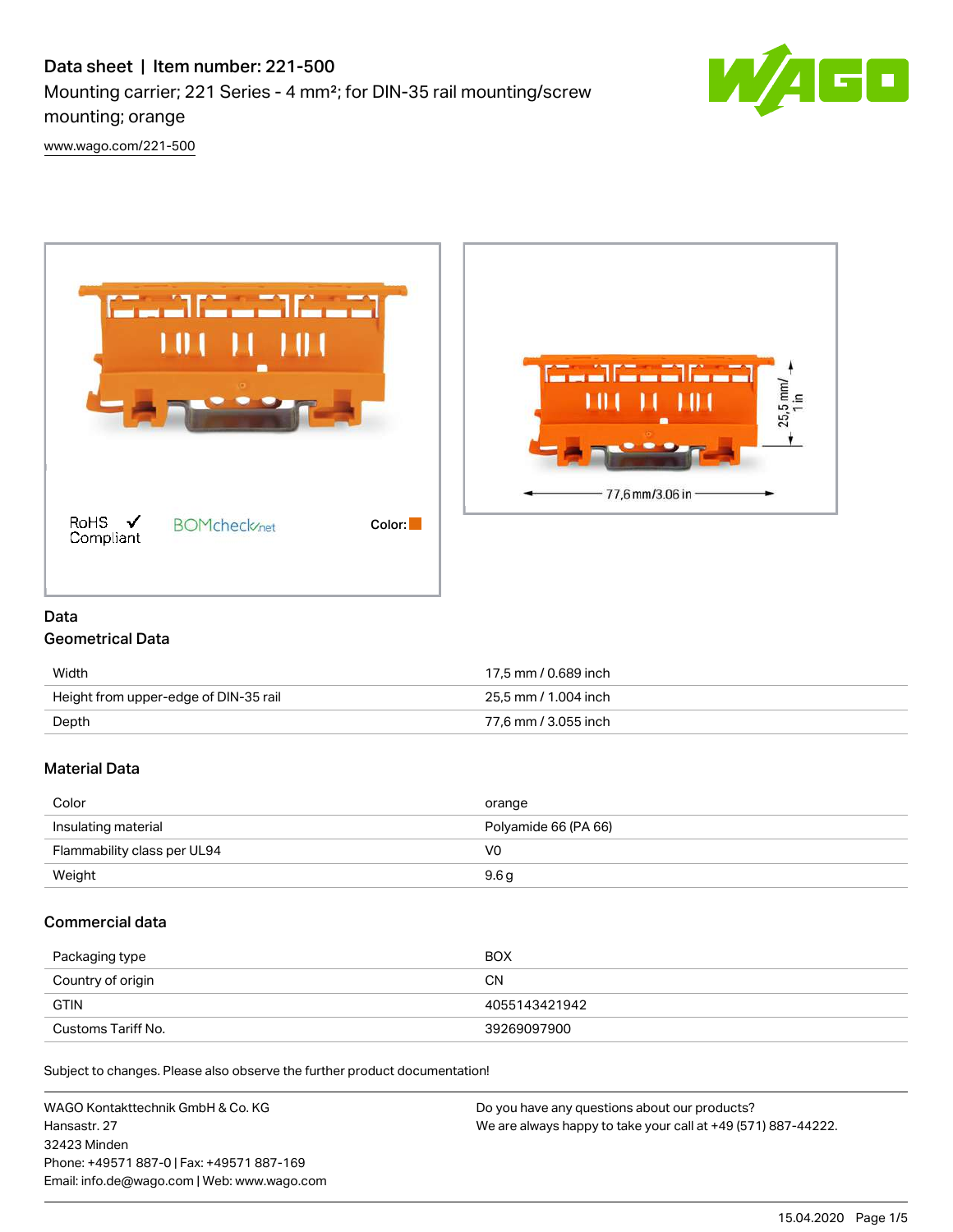

#### Counterpart

## Compatible products

#### Mounting adapter

*<u>SAAAAA</u>* 

| <b><u>André de l</u>i</b>     | Item no.: 222-505<br>Strain relief plate; for mounting carrier; 221 or 222 Series, can be snapped                                         |              | www.wago.com/222-505 |          |  |
|-------------------------------|-------------------------------------------------------------------------------------------------------------------------------------------|--------------|----------------------|----------|--|
|                               | Item no.: 222-510<br>Angled DIN-rail adapter; in combination with mounting carrier; 221-500 or 222-500; for DIN-35 rail<br>mounting; gray |              | www.wago.com/222-510 |          |  |
| Marking accessories           |                                                                                                                                           |              |                      |          |  |
|                               | Item no.: 210-833<br>Marking strips; on reel; 6 mm wide; plain; Self-adhesive; white                                                      |              | www.wago.com/210-833 |          |  |
| <b>Downloads</b>              |                                                                                                                                           |              |                      |          |  |
| Documentation                 |                                                                                                                                           |              |                      |          |  |
| <b>Bid Text</b>               |                                                                                                                                           |              |                      |          |  |
| 221-500<br>GAEB docx - Datei  |                                                                                                                                           | Jan 23, 2019 | docx<br>14.9 kB      | Download |  |
| 221-500<br>GAEB X81 - Datei   |                                                                                                                                           | Feb 19, 2019 | xml<br>2.8 kB        | Download |  |
| <b>Additional Information</b> | Technical explanations                                                                                                                    | Apr 3, 2019  | pdf<br>2.1 MB        | Download |  |
| CAD/CAE-Data<br>CAD data      |                                                                                                                                           |              |                      |          |  |

| 2D/3D Models 221-500      | URL | Download |
|---------------------------|-----|----------|
| CAE data                  |     |          |
| EPLAN Data Portal 221-500 | URL | Download |

Subject to changes. Please also observe the further product documentation!

WAGO Kontakttechnik GmbH & Co. KG Hansastr. 27 32423 Minden Phone: +49571 887-0 | Fax: +49571 887-169 Email: info.de@wago.com | Web: www.wago.com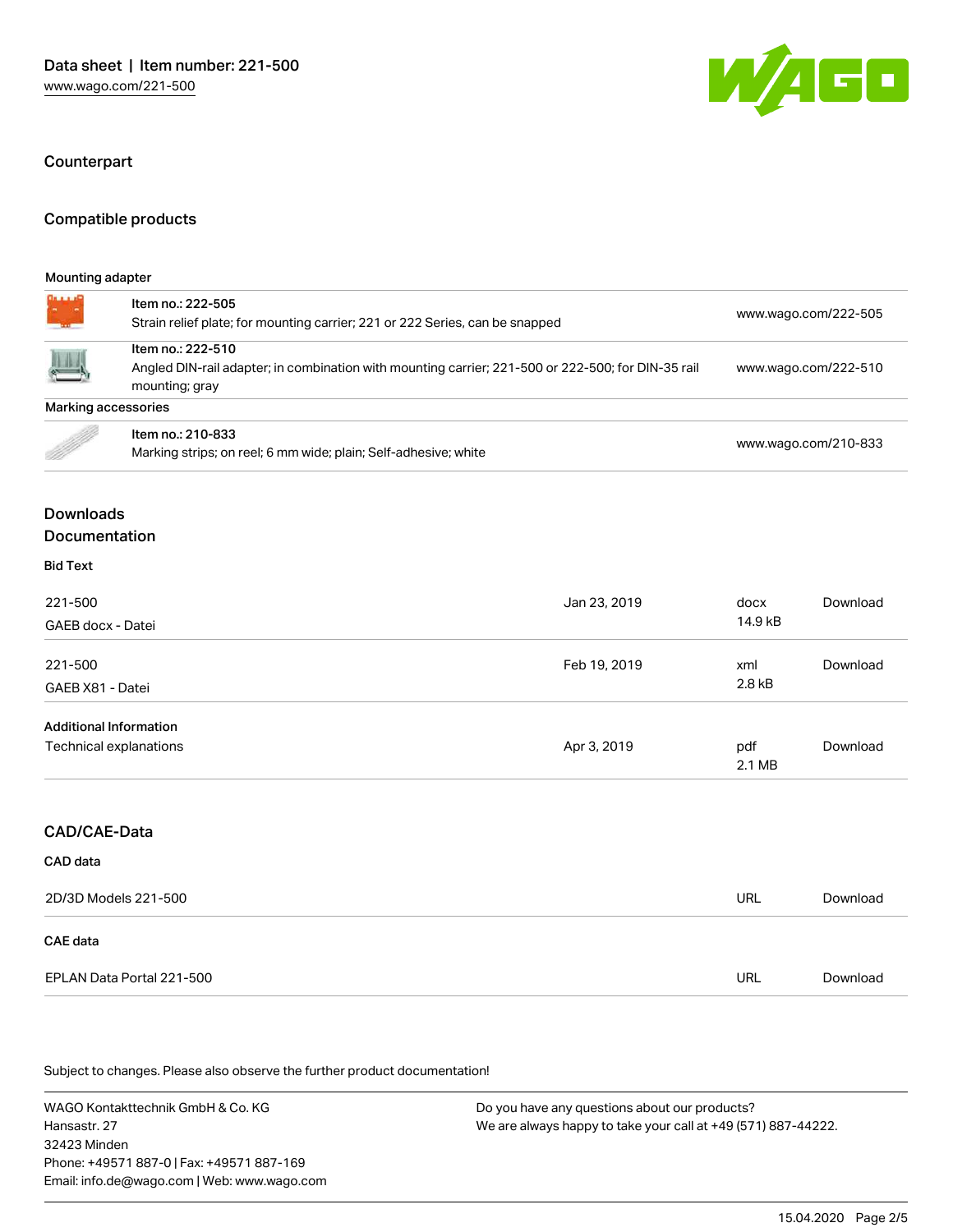

Inserting a conductor



CAGE CLAMP<sup>®</sup> connection: Removing a conductor.

fitted in a mounting carrier





Conductor termination with connectors

Inserting a connector into the mounting carrier.



Inserting a connector into the mounting carrier.



Removing a connector from the mounting carrier.

Subject to changes. Please also observe the further product documentation!

WAGO Kontakttechnik GmbH & Co. KG Hansastr. 27 32423 Minden Phone: +49571 887-0 | Fax: +49571 887-169 Email: info.de@wago.com | Web: www.wago.com

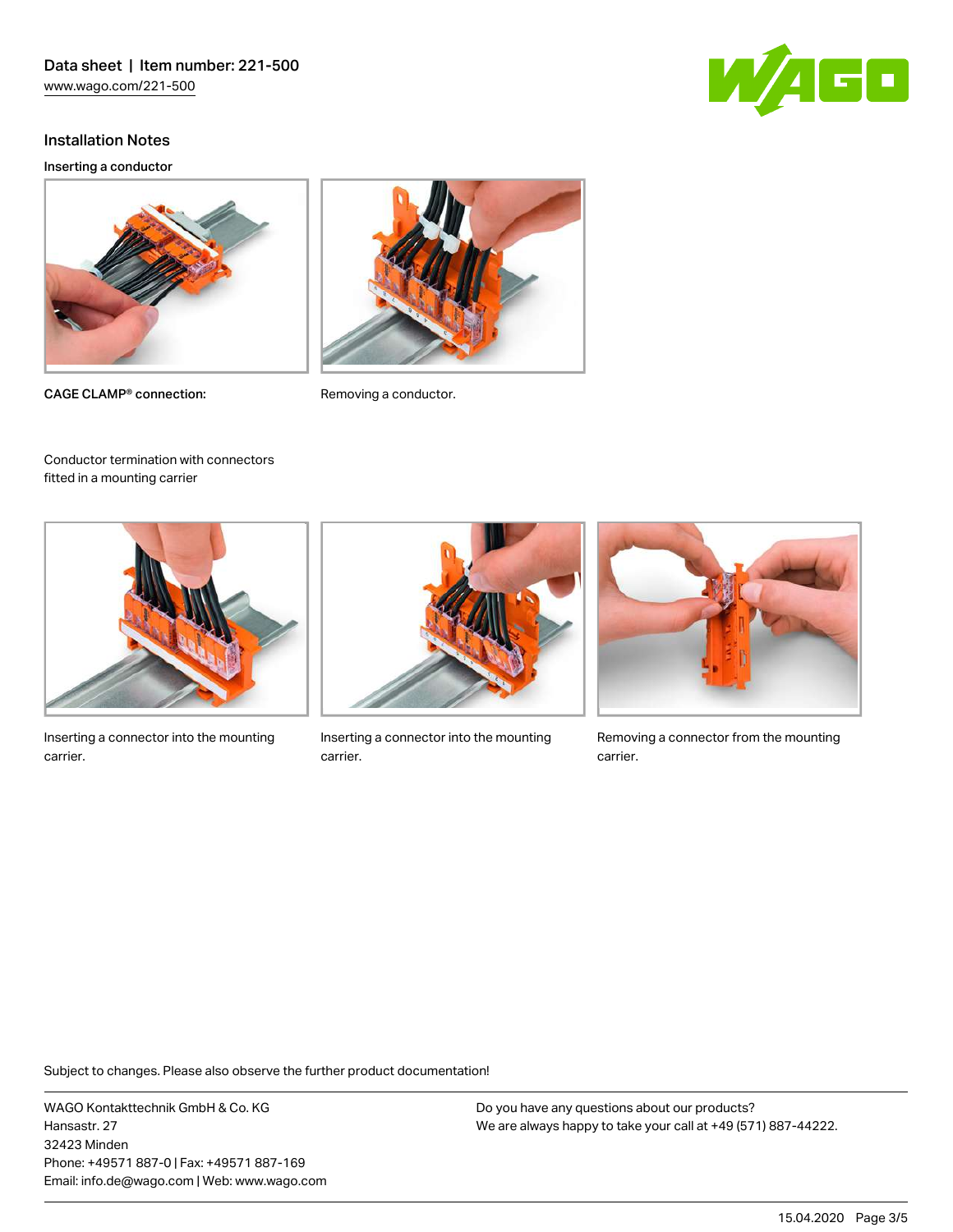



Securing a strain relief plate (222‑505) to the mounting carrier.



Snapping the angled DIN-rail adapter (222‑510) onto the mounting carrier.



Horizontal mounting on DIN-35 rail using an angled DIN-rail adapter.



Horizontal mounting on DIN-35 rail using an angled DIN-rail adapter.



Horizontal screw mounting with strain relief plate on a flat surface



Vertical mounting with strain relief plate on DIN-35 rail.

Subject to changes. Please also observe the further product documentation!

WAGO Kontakttechnik GmbH & Co. KG Hansastr. 27 32423 Minden Phone: +49571 887-0 | Fax: +49571 887-169 Email: info.de@wago.com | Web: www.wago.com